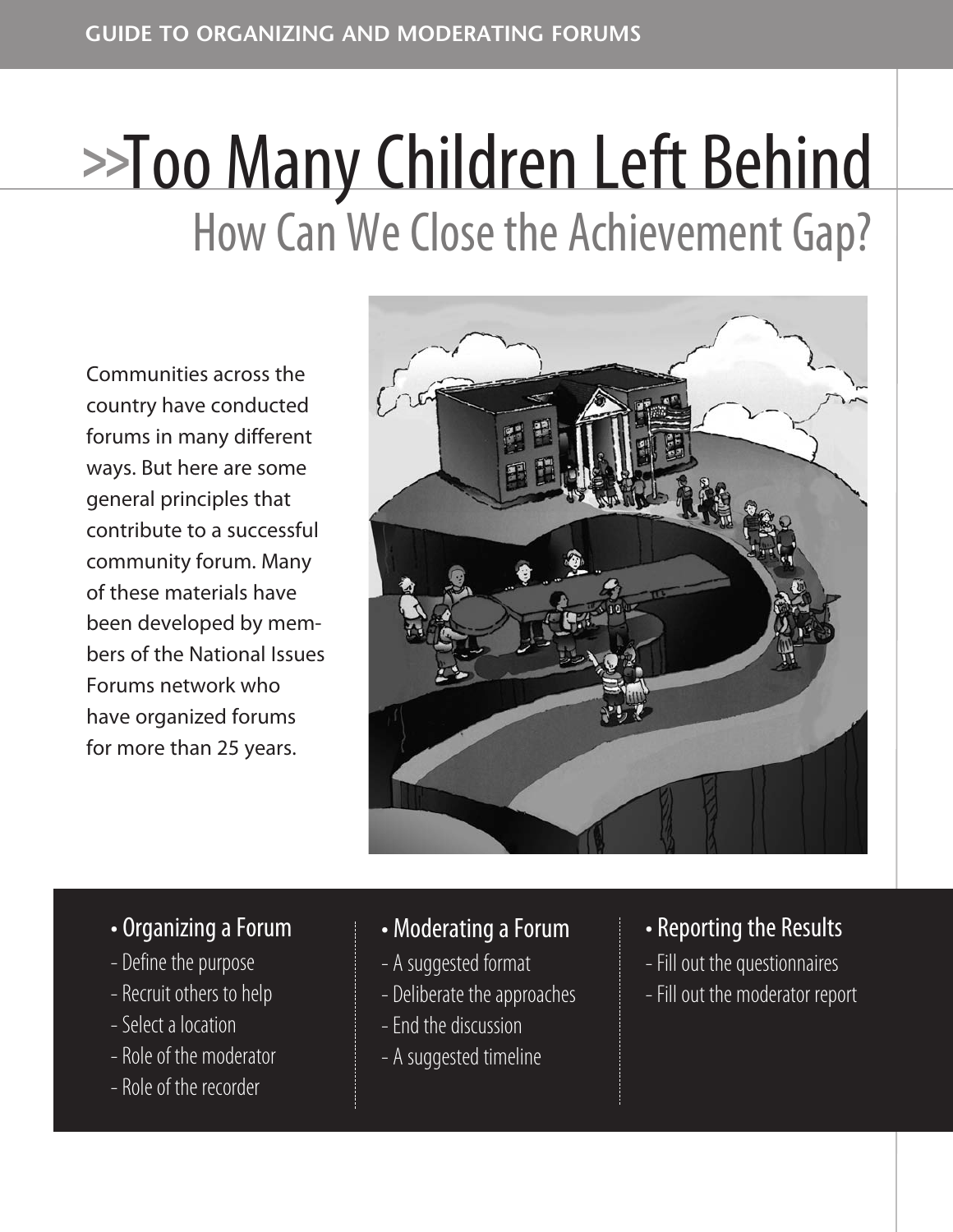### **>>Organizing a Forum**

#### **Define the purpose**

Be clear about why you are holding the forum and what you plan to do with the results. Here are some things to think about:

- Will there be just one forum or a series of forums?
- What can people expect from participating in the forum?
- Who should be involved in organizing the forum?
- Who can help reach people who do not normally participate in public meetings?
- Who will be able to help implement the ideas that emerge from the forum? And how can we get them involved?

#### **Recruit others to help**

A great way to spread the workload is to identify and recruit planning partners who care about the issue. Ideally, these concerned stakeholders would represent diverse groups of people. They can provide resources, recruit forum participants, and communicate with interested stakeholders. They may focus on just one issue and disband after the forum or they may help organize action teams to work on this issue. Here are some ideas:

- Librarians, parent associations, teachers, and school administrators are valuable sources of information about education in general and about local schools in particular.
- Service clubs, churches, and faith-based organizations are groups that cut across every facet of community life; partnering with them improves the odds of having broad and diverse participation.
- It is important to get views from people who did not fare well in school and whose voices or perspectives are not often heard in public forums. Nontraditional education programs, such as workforce training programs, English-as-a-second-language programs, GED workshops, and community colleges, may be good places to start.
- The media are the best sources of public advertising. Some public television stations and newspapers cover forums. Some newspapers have published issues-in-brief or issue maps, which can be found at the end of issue books. Citizens can also write letters to the editor.
- Chambers of Commerce and members of the business community have led the way in calling for improvements in education. These groups can be counted on to be part of the conversation and they can help in other ways.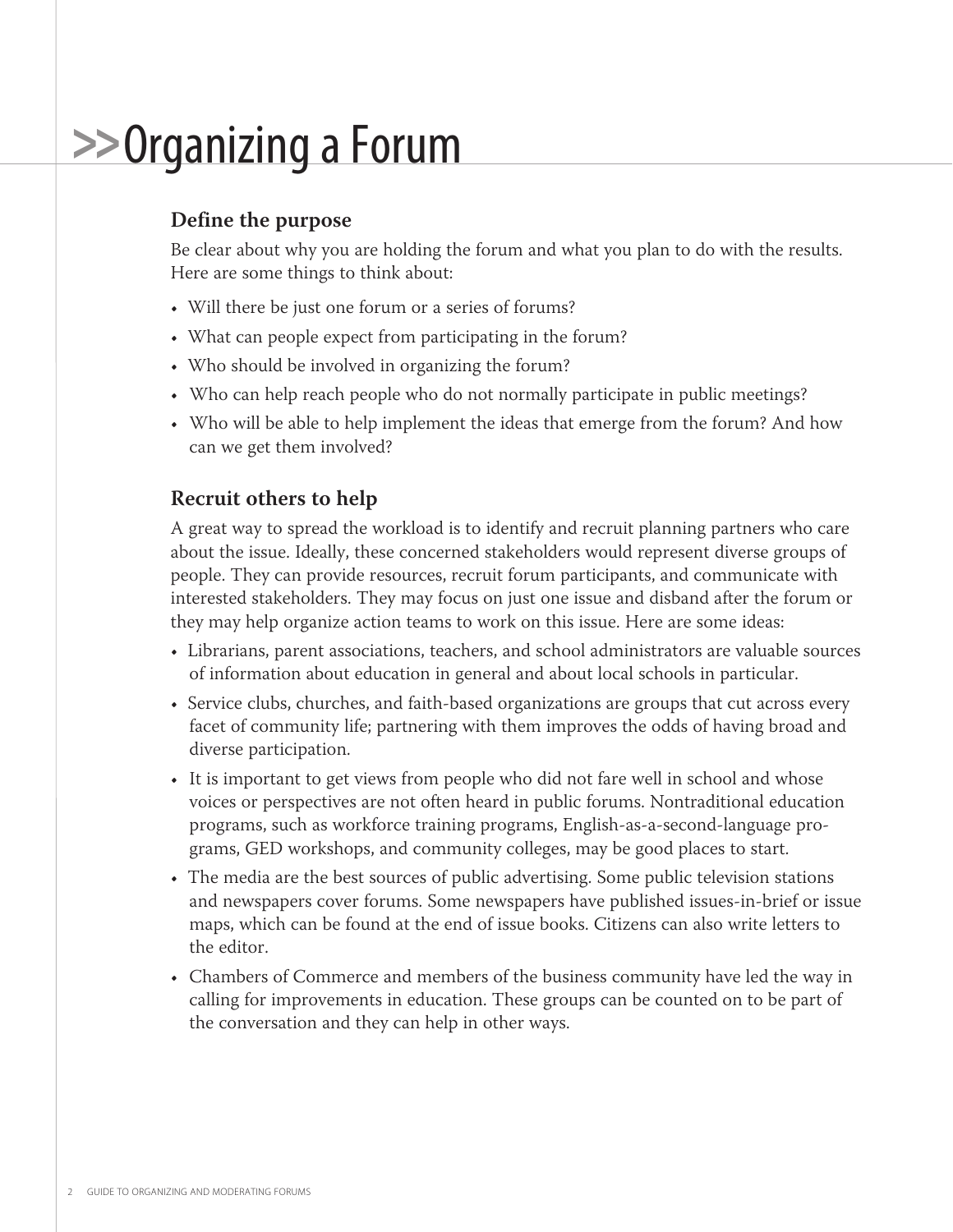#### **Select a location**

It is very important to consider when and where to hold the forum. A university classroom, for example, may not be the most comfortable place for people with a limited education to meet and talk about the achievement gap. However, public schools and libraries are ideal meeting places, which are easily accessible and open to the public. Options like child care or refreshments may make it easier for busy parents to take part. Include these in your planning if at all possible.

#### **Issue books**

Make sure that forum participants get copies of the issue book or the issue-in-brief in advance of the event.

#### **The role of the moderator**

It is essential to the success of a forum that the moderator:

- provides an overview of the process of deliberation—the rationale for the kind of work the participants are preparing to do.
- asks questions that probe deeply into what's at stake in the issue and in each approach.
- encourages participants to direct their responses and questions to one another.
- remains neutral throughout the discussion, while encouraging participants to explore all facets of their own and other's opinions.
- keeps track of the time so participants can move through the deliberation of each approach and into an ending period of reflection.
- reports on the results of the forum.

#### **The role of the recorder**

The recorder keeps a visible record of the forum participants' comments, usually by writing on flip chart pages visible to everyone. The recorder's role is to:

- remind forum participants of their key concerns, the areas of greatest disagreement, and the benefits and trade-offs their discussion highlighted.
- produce a written record of the group's work, which might be useful for future meetings of the group or additional forums.
- help inform other members of the community about the outcomes of the deliberation.
- capture the tensions, trade-offs, and common ground for action.
- express main ideas in clearly written, brief phrases.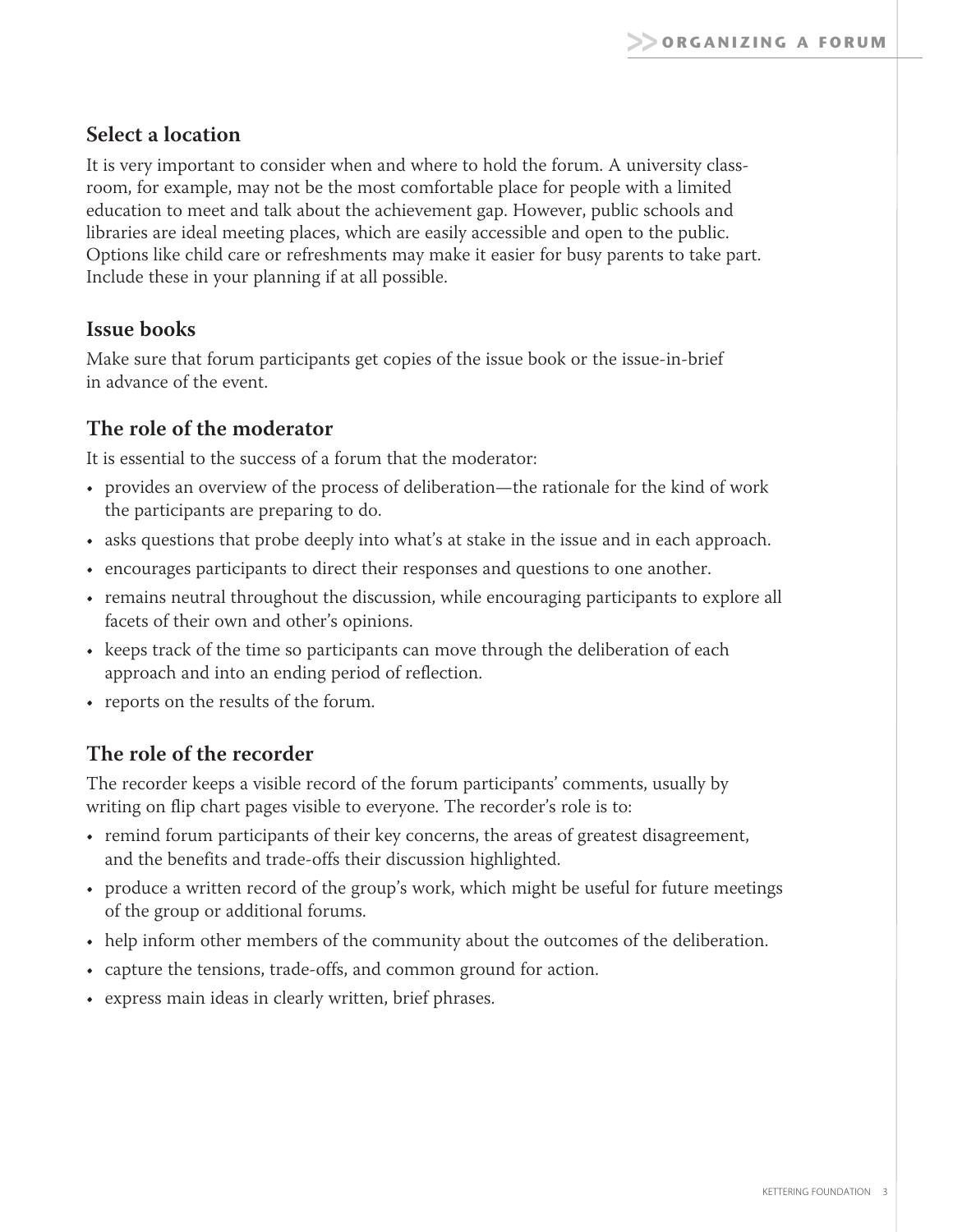## **>>**Moderating a Forum

The moderator welcomes participants, suggests guidelines for the deliberation, introduces the issue, invites participants to share their concerns about the achievement gap, guides the deliberation through three approaches, and helps the group identify common ground for action and unresolved issues. To learn more about moderator training, visit the National Issues Forums Institute Web site, **www.nifi.org**.

### A Suggested Format

#### **Welcome**

- Introduce yourself and the recorder, or ask whether someone in the group would be willing to take notes.
- Thank participants for attending the discussion and acknowledge the organizers of the forum.
- Ask the group to agree on ground rules for the deliberation.

#### **Suggested Ground Rules**

- Everyone gets to participate.
- No one should dominate the conversation.
- All views will be considered with respect.
- Everyone should listen as well as speak.
- If participants have not received the issue book in advance, distribute copies. Explain
	- that the starter video will give them an overview of the issue even if they have not read the issue book.
- Let participants know that the deliberation will focus on the three approaches outlined in the issue book, giving each approach equal consideration.

#### **Personal stake**

In the first few minutes, connect the issue to people's lives and concerns by inviting a few participants to talk about their personal experiences with the issue. Be sure to set a time limit, as these opening discussions can often consume your entire time!

#### **Show the video**

As you watch the video, think about the

#### **Tips for Moderating a Forum**

- Remain neutral.
- Make sure all major approaches are considered.
- Keep the discussion moving and focused.
- Reserve ample time for reflection at the end.

stories that people told during the icebreaker and how they relate to the framework. This is a good way to develop your listening skills and may help you guide the discussion.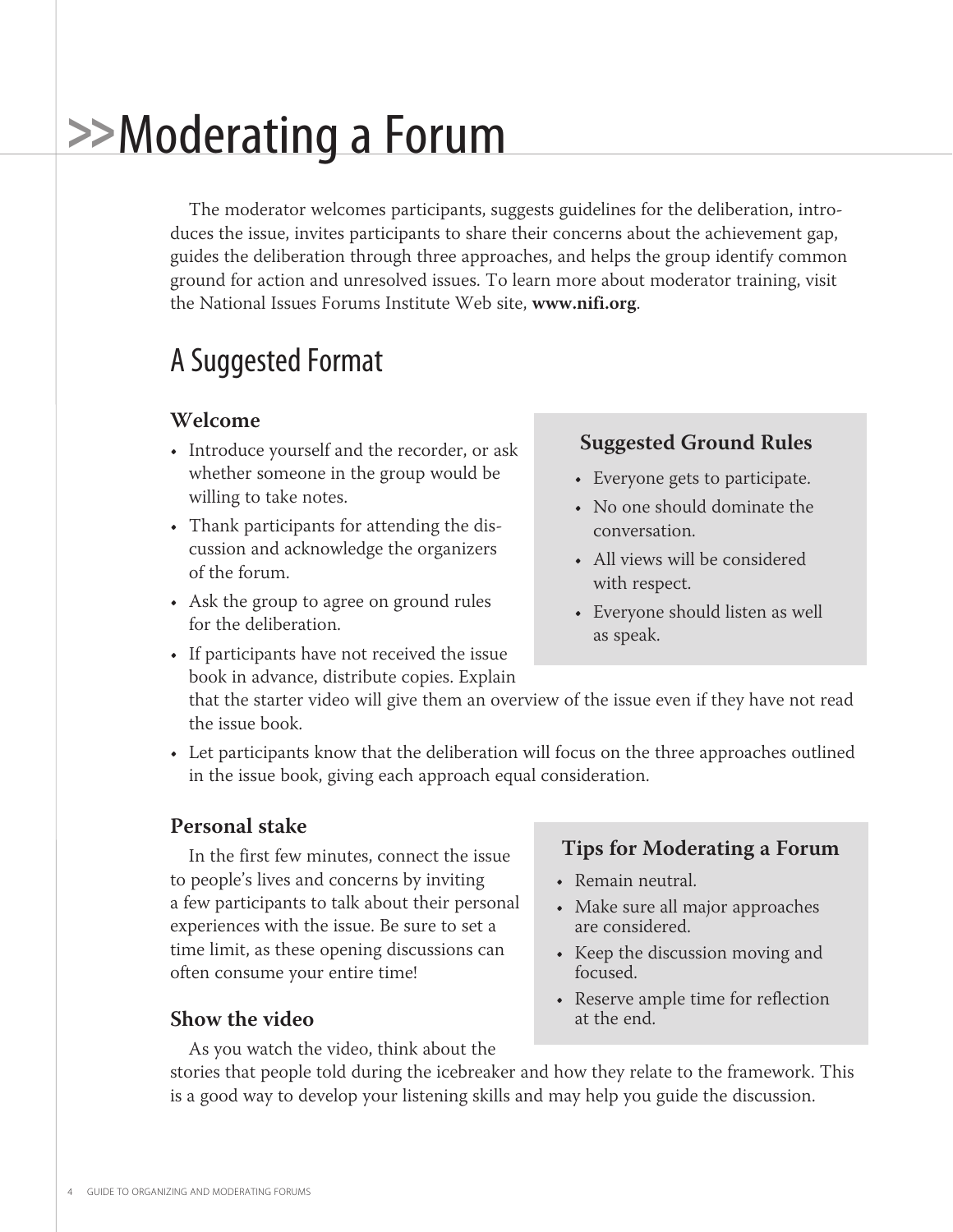#### **Deliberate the approaches**

- Guide the discussion and help the participants see how their ideas connect or contrast, giving equal consideration to all three approaches.
- Ask questions to help people talk more deeply about the issue, to really think about why they feel a certain way and why others may have a different perspective. When the underlying motives behind people's perspectives are revealed, they often find common ground or at least have a deeper understanding of different perspectives.

Here are some questions you can use to start the deliberation:

#### **<sup>A</sup> <sup>P</sup> <sup>P</sup> <sup>R</sup> <sup>O</sup> <sup>A</sup> <sup>C</sup> <sup>H</sup> <sup>O</sup> <sup>N</sup> <sup>E</sup>** RaiseExpectationsand Demand Accountability

- Are we holding our schools and *all* of our students to high standards in this community?
- If we raised our expectations for student performance, what impact would that have?
- What do we mean when we use the term *accountable*?
- What measurements are most important to us?
- How do we define "success" in our education system?

#### **<sup>A</sup> <sup>P</sup> <sup>P</sup> <sup>R</sup> <sup>O</sup> <sup>A</sup> <sup>C</sup> <sup>H</sup> <sup>T</sup> <sup>W</sup> <sup>O</sup>** ClosetheSpending Gap

- How does funding affect the schools, teachers, and students in our community?
- Why is it difficult to talk about closing the spending gap?
- What is the relationship between funding and student/teacher performance?
- What challenges are we facing in our schools that cannot be solved with more money?
- How do you define "fairness" or "equity" in school funding? Is it the same amount of money for every student? Or should some schools receive extra money to provide support for low-performing students?

#### **<sup>A</sup> <sup>P</sup> <sup>P</sup> <sup>R</sup> <sup>O</sup> <sup>A</sup> <sup>C</sup> <sup>H</sup> <sup>T</sup> <sup>H</sup> <sup>R</sup> <sup>E</sup> <sup>E</sup>** Address the RootCauses

- What are some "root cause" problems that are affecting student performance in our community?
- What factors will likely pose the greatest challenge to us in addressing root cause problems?
- Is it realistic to put our emphasis on this long-term strategy when we have children who are falling behind now?
- What should the role of parents be and how should they be held accountable?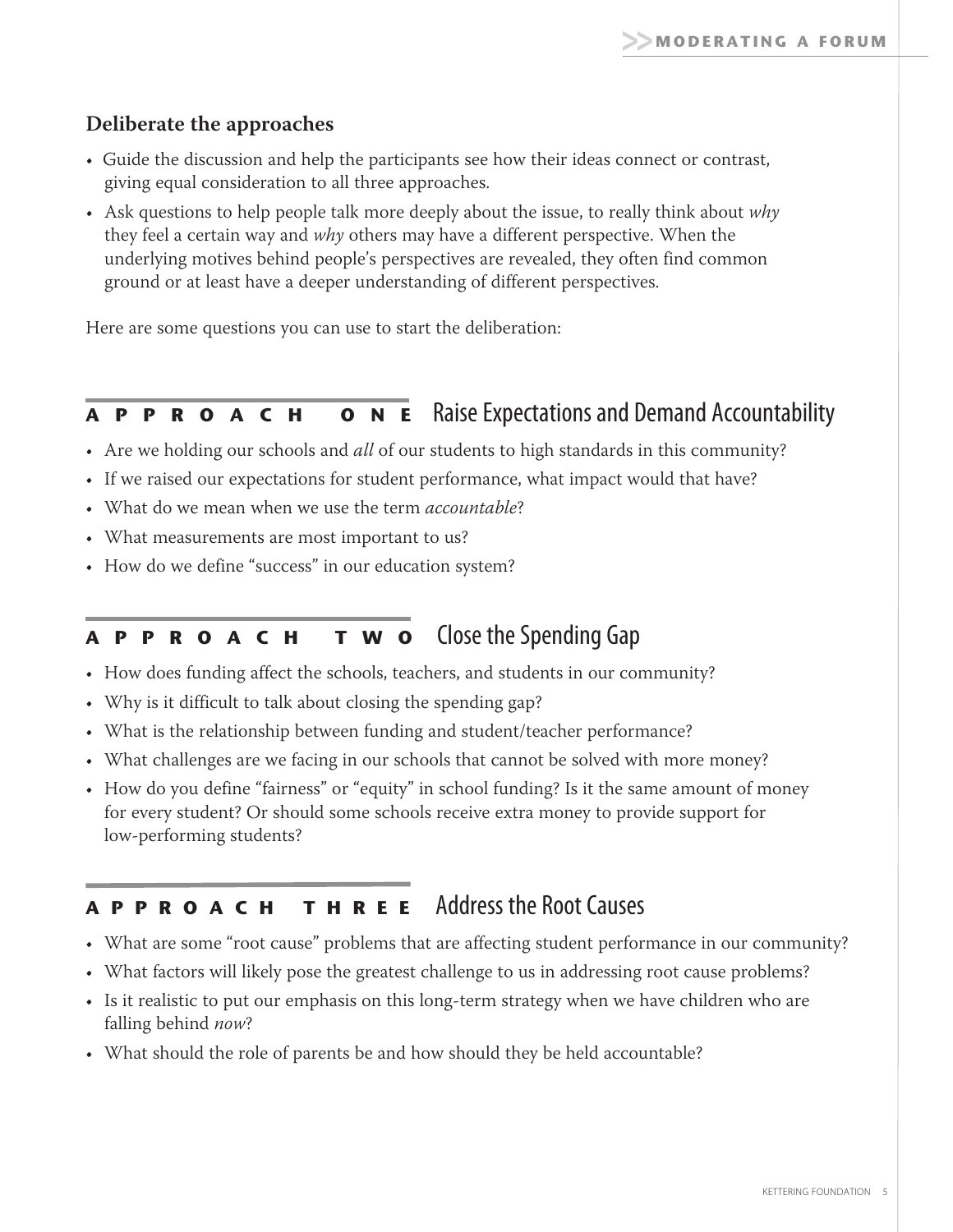Here are some general follow-up questions you can use to guide the conversation and help participants think about the issue more deeply:

- If we followed this course of action, what would be the effects on your life?
- For those who hold that position, what do they care deeply about? What is most valuable to them?
- How would someone make a case against what you just said?
- What are some negative aspects of the approach you favor?
- What would be the consequences of this approach?
- What perspective have we not considered? What "voice" have we not heard?

#### **Ending the discussion**

Encourage the group to reflect on the forum and to answer questions, such as:

#### Individual Reflections

What surprised you about this deliberation? How has your thinking about the achievement gap changed as a result of this conversation? What did you learn about the effects of the achievement gap in your community?

#### Group Reflections

What were some common concerns that we heard expressed in our discussion? Do we have a good understanding of the problem and how it affects our community? What are some actions we would support to address this issue? What outcomes are unacceptable, or results do we want to avoid?

#### Next-Step Reflections

What do we still need to talk about? How can we use what we have learned today? What can you do to make a difference, and are you ready to make a commitment?

Thank the participants and the organizers. Ask them to complete the questionnaire at the back of their books. Filled out after the forum, questionnaires serve multiple purposes. They help participants face conflicts within themselves. They give participants an opportunity to reconsider their views in light of the experience they have just had. And they give participants an opportunity to add to what was said or heard in the forum.

Announce any upcoming forums or proposed next steps, if appropriate.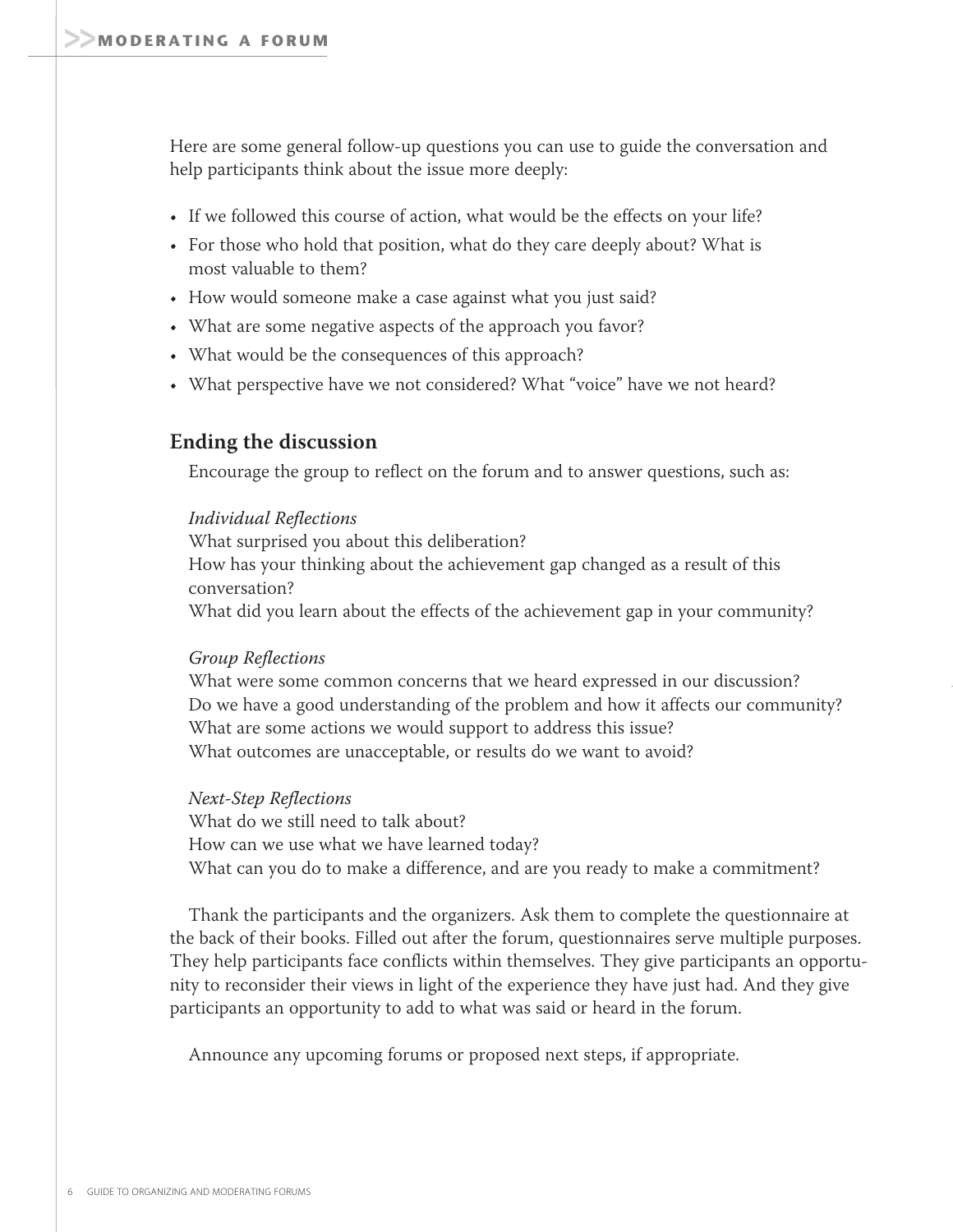### A Suggested Timeline

#### **15 percent for opening**

- **Welcome**—the moderator introduces the forum.
- **Ground rules**—participants review desired outcomes of the forum.
- **Starter video**—the starter video sets the tone for the deliberation.
- **Icebreaker**—connect the issue to people's lives and concerns.

#### **65 percent for deliberation**

• Participants examine all the approaches.

#### **20 percent for ending the forum**

- **End the discussion**—reflect on what has been accomplished.
- **Questionnaire**—participants complete questionnaire.

## **>>Reporting the Results of Your Forum**

Another important role of the moderator is to report on the outcomes of the deliberation. Please fill out the Moderator Response form on the back cover of this guide and add any further observations that you feel are important in telling the story of this forum. Return this form to The Public and Public Education Research, Kettering Foundation, 200 Commons Road, Dayton, Ohio 45459.

Please be sure to collect the participants' questionnaires as well and send them to the Kettering Foundation along with the moderator report.

The Issue-in-Brief and the issue map ("Comparing Approaches"), as well as this guide, are available on the Kettering Foundation Web site: **www.kettering.org**. The full issue book @\$3.90, and the videocassette or DVD @\$6.00, may be ordered from NIF Publications, P.O. Box 41626, Dayton, Ohio 45441; phone: 800-600-4060.